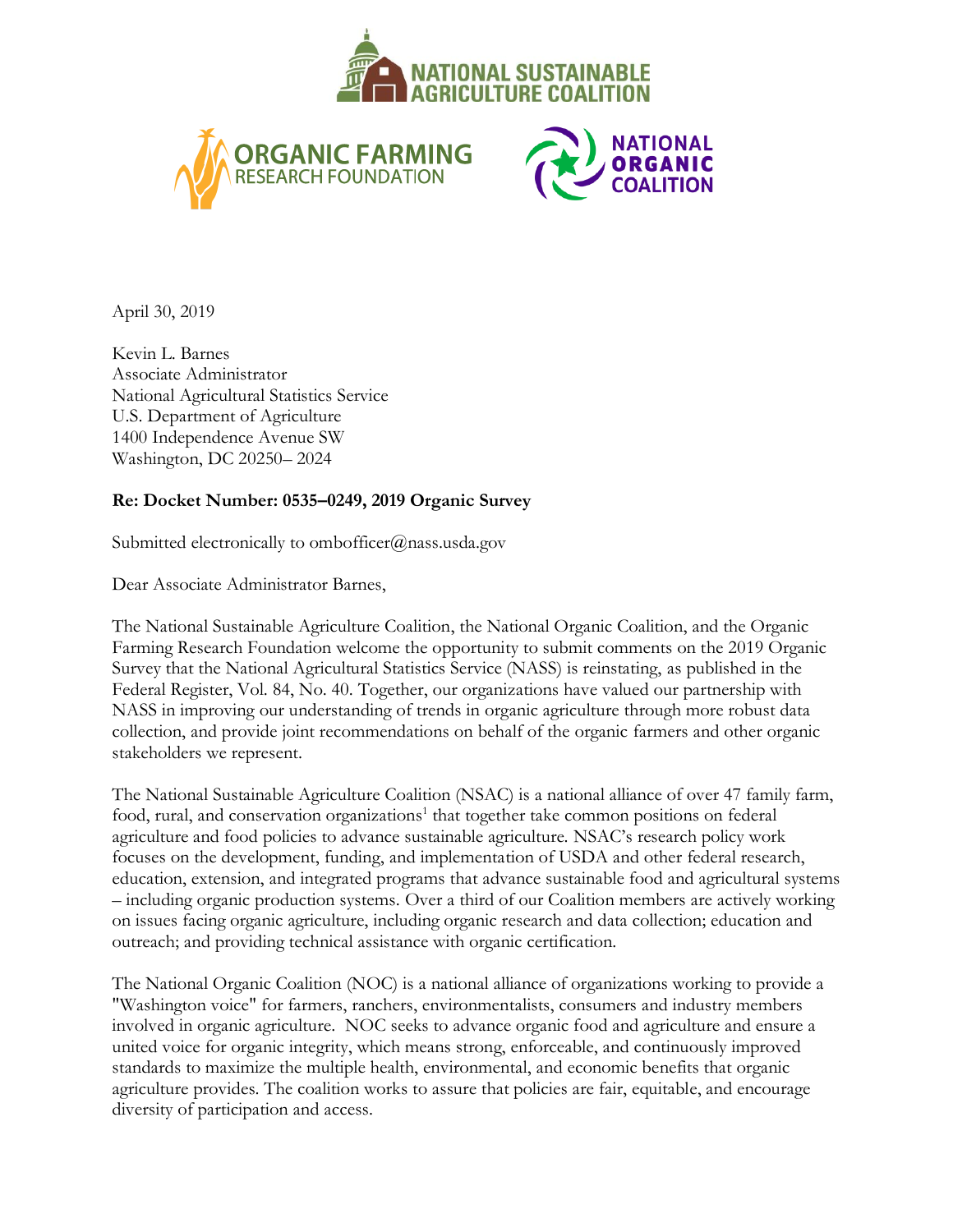The Organic Farming Research Foundation (OFRF) is a non-profit organization working to advance organic agriculture through scientific research. As a champion of organic farmers across the U.S., OFRF works to fosters the improvement and widespread adoption of organic farming systems by cultivating organic research, education, and policies that bring more farmers and acreage into organic production. Through these efforts, OFRF is working to create a more resilient and sustainable agricultural system that values healthy environments and healthy people.

The tremendous growth of the organic sector over the past few decades presents huge opportunities for USDA certified organic producers, businesses and other elements of the organic supply chain. Having reliable data on any agricultural sector is critical for policymakers, farmers, businesses, and crop insurance providers to make sound policy, business, marketing, and risk management decisions. For organic farmers, data on agricultural production are very useful in helping producers identify what sectors are strong, and where there is room for growth. These opportunities would not be as apparent without consistent, uniform data across these sectors, and projections for their future growth and overall economic health.

Since 2008, NASS's Organic Survey has become a valuable and essential source of data on the health and emerging trends facing organic agriculture. We commend NASS for integrating this survey into its regular post-Census data collection activities, and urge NASS to continue doing so in the future. Our recommendations that follow are based on the structure and format of the 2014 Organic Survey, and are based on the need to continue to expand our understanding of the growth of the organic sector, as well as to identify barriers to continued growth and transition. We aim to support NASS's data collection efforts and look forward to partnering with NASS to ensure robust outreach and dissemination of the organic survey.

We appreciate the opportunity to provide feedback on the 2019 Organic Survey and remain available to discuss these and any other survey related issues that NASS may find useful.

Sincerely,

 $\overline{a}$ 

Juli Obudzinski Nichelle Harriott National Sustainable Agriculture Coalition National Sustainable Agriculture Coalition

Michael Stein Steve Etka Organic Farming Research Foundation National Organic Coalition

<sup>&</sup>lt;sup>1</sup>Agriculture and Land-Based Training Association Salinas, CA; Alternative Energy Resources Organization Helena, MT; CCOF Santa Cruz, CA; California FarmLink Santa Cruz, CA; C.A.S.A. del Llano (Communities Assuring a Sustainable Agriculture) Hereford, TX; Catholic Rural Life St Paul, MN; Center for Rural Affairs Lyons, NE; Clagett Farm/Chesapeake Bay Foundation Upper Marlboro, MD; Community Alliance with Family Farmers Davis, CA; Community Involved in Sustaining Agriculture South Deerfield, MA; Dakota Rural Action Brookings, SD; Delta Land and Community, Inc. Almyra, AR; Ecological Farming Association Soquel, CA; Farmer-Veteran Coalition Davis, CA; Florida Organic Growers Gainesville, FL; FoodCorps, OR; GrassWorks New Holstein, WI; Hmong National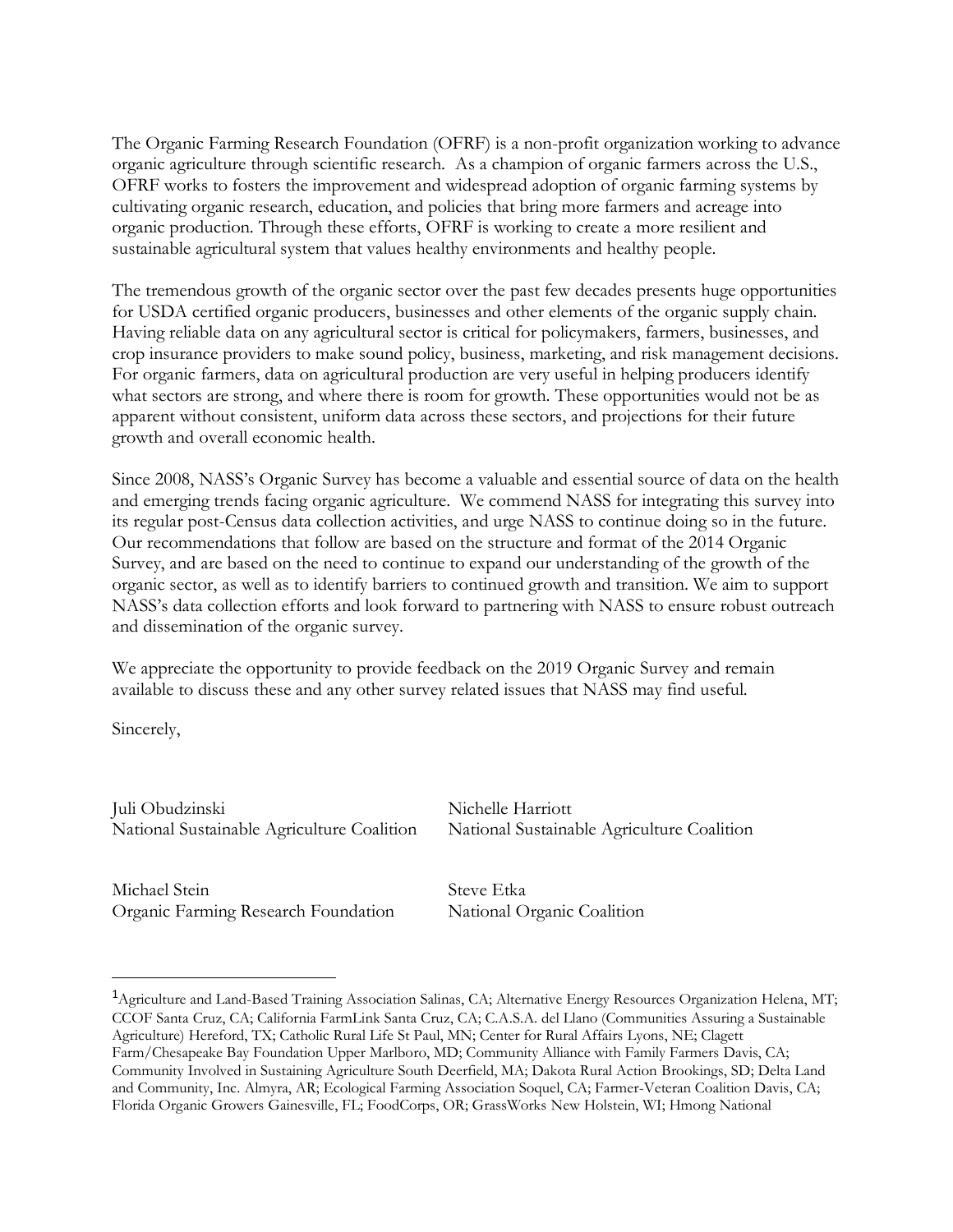Development, Inc. St Paul, MN and Washington, DC; Illinois Stewardship Alliance Springfield, IL; Institute for Agriculture and Trade Policy Minneapolis, MN; Interfaith Sustainable Food Collaborative Sebastopol, CA; Iowa Natural Heritage Foundation Des Moines, IA; Izaak Walton League of America St. Paul, MN/Gaithersburg, MD; Kansas Rural Center Topeka, KS; The Kerr Center for Sustainable Agriculture Poteau, OK; Land Stewardship Project Minneapolis, MN; MAFO St Cloud, MN; Michael Fields Agricultural Institute East Troy, WI; Michigan Food & Farming Systems – MIFFS East Lansing, MI; Michigan Organic Food and Farm Alliance Lansing, MI; Midwest Organic and Sustainable Education Service Spring Valley, WI; Missouri Coalition for the Environment St. Louis, MO; Montana Organic Association Eureka, MT; The National Center for Appropriate Technology Butte, MT; National Center for Frontier Communities Silver City, NM; National Hmong American Farmers Fresno, CA; Nebraska Sustainable Agriculture Society Ceresco, NE; Northeast Organic Dairy Producers Alliance Deerfield, MA; Northern Plains Sustainable Agriculture Society LaMoure, ND; Northwest Center for Alternatives to Pesticides Eugene, OR; Ohio Ecological Food & Farm Association Columbus, OH; Oregon Tilth Corvallis, OR; Organic Farming Research Foundation Santa Cruz, CA; Organic Seed Alliance Port Townsend, WA; Rural Advancement Foundation International – USA Pittsboro, NC; Union of Concerned Scientists Food and Environment Program Cambridge, MA; Virginia Association for Biological Farming Lexington, VA; Wild Farm Alliance Watsonville, CA; Women, Food, and Agriculture Network Ames, IA.

 $\overline{a}$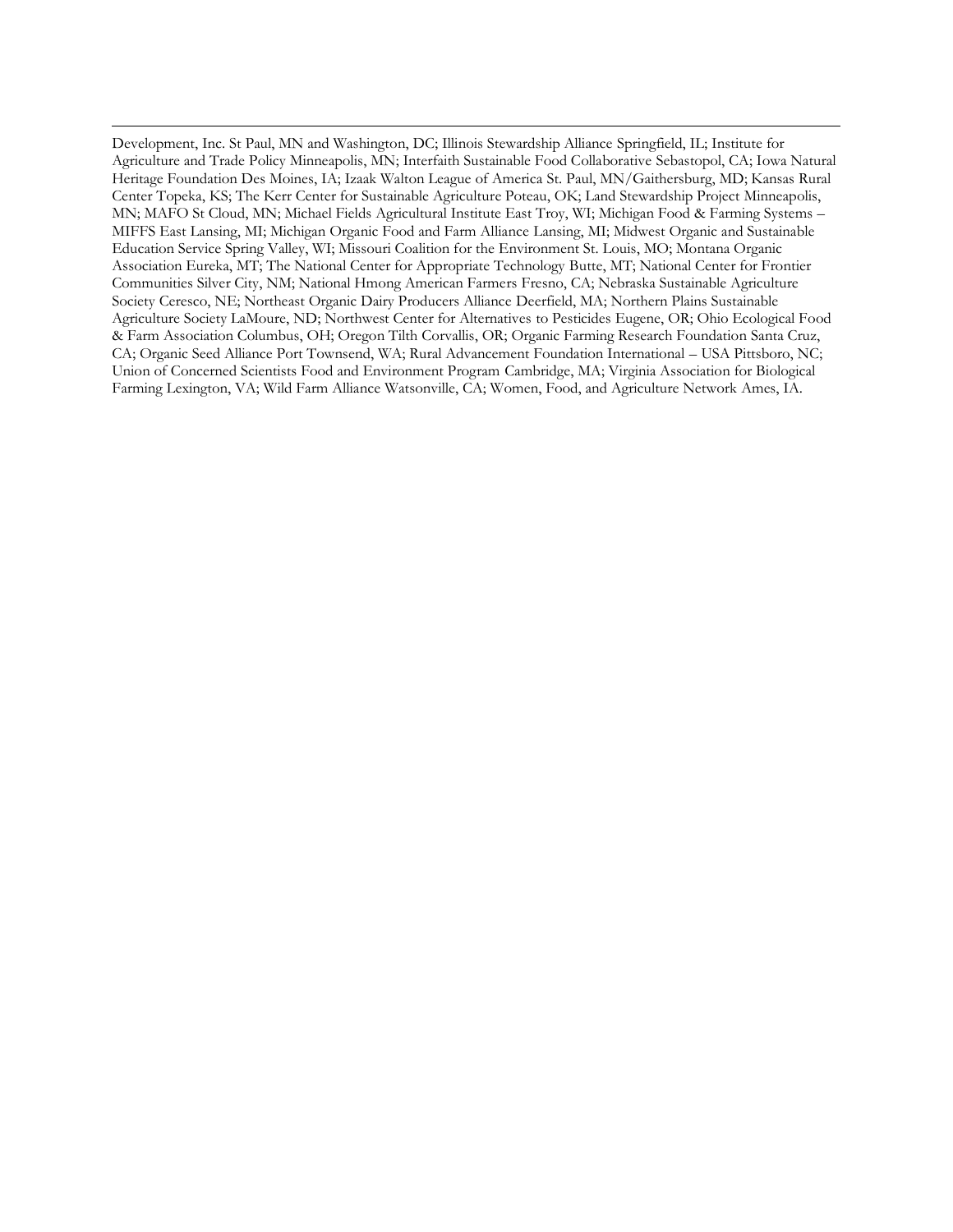### **Recommendations On Existing Questions**

#### **1. Expand Section 9 to include more information regarding crop insurance availability**

Organic farmers have struggled to access crop insurance policies that are tailored to meet their needs and reflect the price premiums they are able to secure on the crops they grow. However, there has been some progress to remove barriers and increase access to crop insurance for organic producers. The development and expansion of organic price elections for organic crops and rollout of policies like Whole Farm Revenue Protection have helped to level the playing field for organic farmers, allowing the organic sector to expand. Tracking participation of organic farmers and barriers to accessing federal crop insurance is essential to provide the organic community and policymakers with valuable data necessary to evaluate whether these programs are adequately serving organic farmers.

Still, there are many hindrances to obtaining crop insurance for organic farmers. To improve our understanding of what these obstacles are, we suggest the expansion of Section 9, Question 2 to include the following response options (suggested additions underlined):

*2. Which of the following best describes the reasons why crop insurance was not purchased for the uninsured organic acres in 2019? (Check all that apply):*

- *Too expensive*
- *Not feasible for my operation*
- *I don't know enough about organic crop insurance*
- *I rarely experience major loss on my organic production*
- *Organic policies are not available for what I produce*
- *Crop insurance agents and adjusters are not familiar with organic production and/or policies for organic operations*
- *Other (specify)*

## **2. Retain the 'GMO Presence in Organic Crops' (Section 10)**

We understand that NASS is proposing to remove the section inquiring about the unintended presence of genetically modified organisms (GMO) in organic fields, and any corresponding economic losses. This section asked producers to document their most recent losses including the year, organic crop, quantity affected, unit of measure and the economic loss.

While we understand that this information is difficult to collect, we recommend the agency retain and clarify the questions in this section, as they ask very pertinent information on real-world policy issues that organic farmers face. GMOs are prohibited in organic production. However, GMO contamination is a real risk faced by organic farmers and has potentially devastating consequences – including loss of access to a thriving organic market. The burden is on organic farmers to protect their fields from GMO trespass by erecting buffer zones, delaying planting, and routine testing of their crop. It is important, therefore, to account for GMO-related challenges organic farmers face, including the costs incurred in implementing measures to prevent GMO trespass.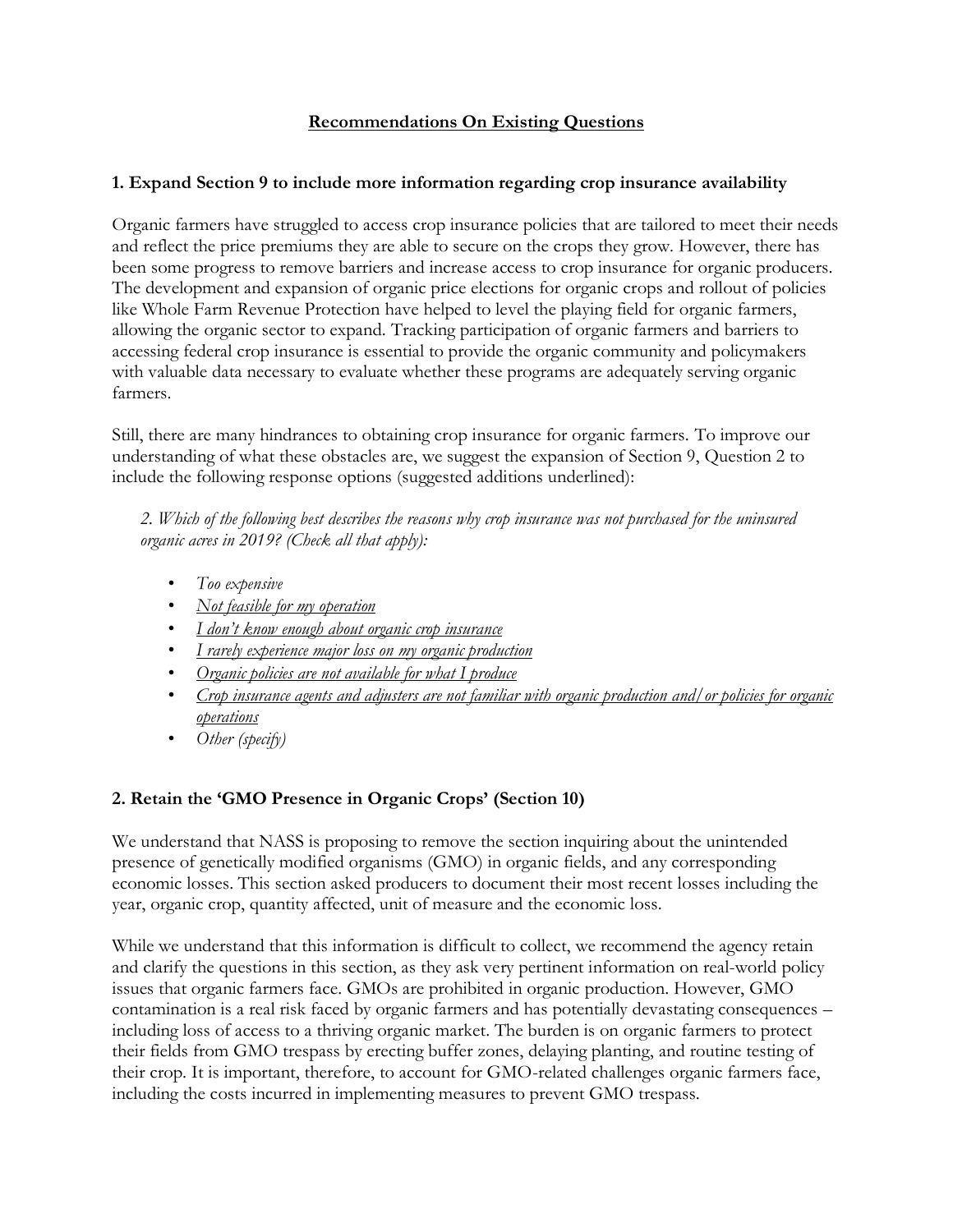We suggest rephrasing the question to make it simpler for farmers to understand what information is being requested. In the 2014 Organic Survey, the question reads:

*Have you experienced economic losses that you can document due to the unintended presence of GMO material in an organic crop you have produced for sale? (***Exclude** *expenses for preventative measures and testing of your crop.*

NASS should replace with the following:

 $\overline{a}$ 

*Have you experienced any unintended presence of GMO material in in an organic crop you have produced for sale?*

This would be followed by requesting respondents to itemize associated economic losses by year, crop, quantity, and unit as currently described. We would urge NASS to retain question 1a, which collects data on which crops were impacted, and the associated economic loss. Data generated by this question can help determine whether GMO contamination is prevalent, in which states, and help certifying agents be better prepared for investigating incidents of unintended contamination. It can also help identify precautionary strategies to assist farmers in protecting their crop. We would also urge NASS to consider including additional questions that collect information on what actions were taken to prevent contamination (i.e. delayed planting, planting border rows, isolation) and the costs associated with preventative measures.

Further, understanding the losses - both in frequency and magnitude - will help inform efforts to protect organic farmers, their fields and potential redress whether economic or policy or both. GMO contamination is an increasing problem and organic farmers are faced with higher production costs to avoid cross-pollination from GMO crops. A 2014 survey conducted on the GMO contamination within organic agriculture reports up to a third of respondents must deal with GMO presence in their organic hay and grain.<sup>1</sup> Retaining this question, with the suggested amendments, will help us better understand the impact GMO contamination has on organic farmers, as well as provide data for much-needed policy reformation.

#### **3. Expand Section 10 to include 'Unintended Presence of Pesticides.'**

Along with GMO contamination, organic farmers face risks from the unwanted drift of pesticides onto their fields. As mentioned above, organic farmers are left to protect their organic crop from contamination to maintain certification under NOP standards. We recommend NASS include an additional question in Section 10 to collect information from farmers about unintended pesticide presence in the 2019 Organic Survey. Suggested language is as follows:

*Have you experienced any unintended presence of non-NOP approved pesticides on an organic crop you have produced for sale?*

<sup>1</sup> Organic Farmers Pay the Price for GMO Contamination. 2014. Issue Brief. Food and Water Watch and the Organic Farmers' Agency for Relationship Marketing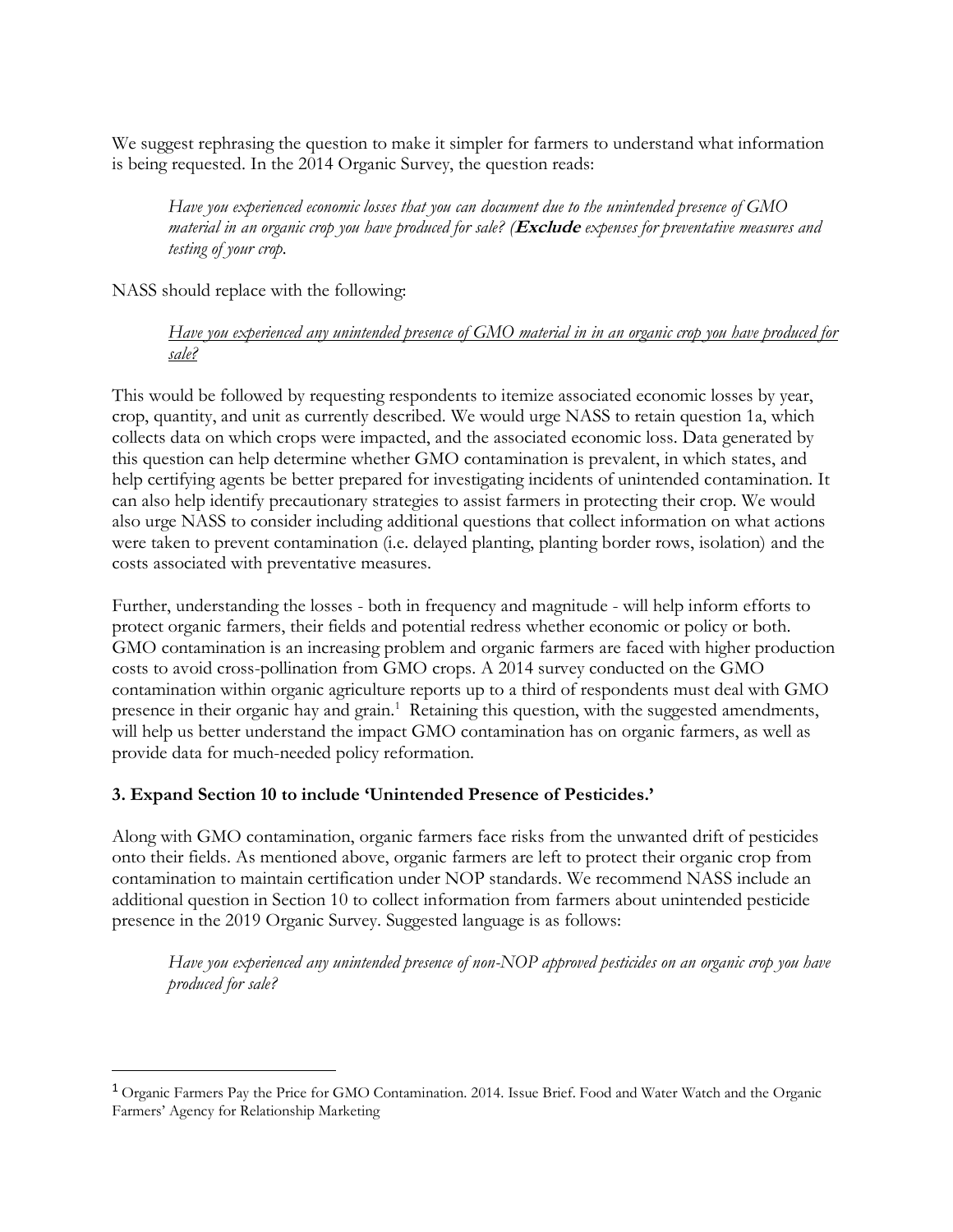This would be followed by requesting respondents to itemize associated economic losses by year, crop, quantity, and unit as currently described for the question on GMO contamination. Further, we would urge NASS to rename Section 10 to "Unintended Presence of Substances Not Approved for Use in Organic Production".

# **4. Retain questions on 'Production Expenses' (Section 12)**

Also under consideration for elimination is the Production Expenses section which seeks to collect total production costs paid by farms and the percentage of their expenses used for organic production. These expenses include costs for organic certification, agricultural inputs (i.e. fertilizers, soil amendments), livestock feed, repairs and supplies, among others. This data is extremely important in understanding which specific expenses are higher or lower for organic versus conventional production.

All farmers, but especially organic farmers, face unique production costs. Organic farmers must meet the standards set by the National Organic Program (NOP) which outlines the necessity of organic certification, procurement of organic seed when available, the utilization of pest control that meet the strict requirements set by the National Organic Standards Board (NOSB), among others. As mentioned above, organic farmers must also safeguard their farm from external contamination of risks, all of which can be costly.

It is imperative we have an understanding of the average production costs for organic farmers that will not only help inform the true cost of organic food but provide policymakers greater insight into the needs of organic agriculture in terms of research around organic seeds or risk management tools, as well as an understanding of what the financial limitations are for farmers in transition.

We therefore urge that the Production Expenses section be retained in the 2019 Organic Survey as it is a critical tool to determine financial hurdles faced by organic farmers. But, to provide clarity and facilitate greater understanding (and response rates) among respondents, we suggest NASS mirror this part of the survey to the IRS Schedule F Form. Harmonizing, as much as possible, with Schedule F may prove more user-friendly for farmers, and increase response rates.

To further refine this section NASS can rephrase the opening statement with the following:

*Report* **total production expenses** *paid by this operation in 2019 as reported on your Schedule F and the portion (percent) of those expenses used for organic production (Do not include personal or living expenses).*

And then include the following list of expenses:

- *a. Organic certification expenses*
- *b. Fertilizers, lime and soil conditioners*
- *c. Crop protection materials for pest, disease, and weed control*
- *d. Certified organic seed and plants*
- *e. Non-certified seeds and plants*
- *f. Labor hired (including contract labor)*
- *g. Livestock purchased or leased*
- *h. Feed purchased for livestock and poultry*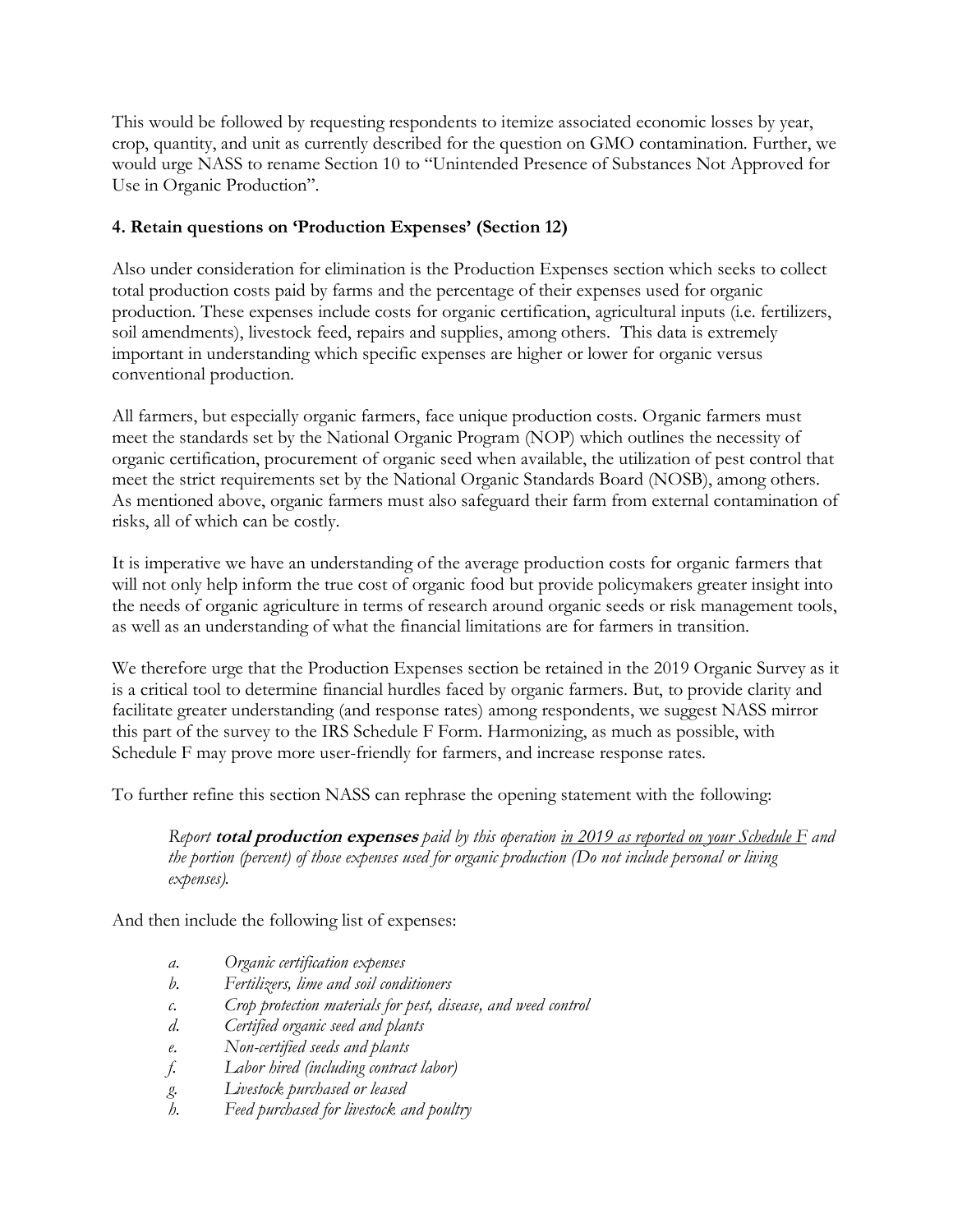# **i.****Total Expenses (line 33, Schedule F)**

The organic community regularly uses this information to analyze long-term profitability and future trends of the organic sector as input costs changes.

# **5. Disaggregate data collected on use of green and animal manure (Section 13)**

Section 13 of the 2014 Organic Survey inquires about production practices for organic agricultural production and includes a question on use of "green or animal manures." We urge that these be broken out into two separate categories as they represent two distinct sources of nutrients with markedly different impacts on the soil and cropping system. Since green manure is simply a cover crop tilled into the soil, it's more appropriate that "cover crops and green manures" be shown as one practice, and "animal manures" as a separate practice.

We suggest NASS separate green manure from animal manure as asked in *h*, and create a new field as follows:

*In 2019, did this operation use any of the following practices for organic agricultural production:*

*… h. Cover crops (harvested or grazed) or green manures (incorporated into soil) i. Animal manures*

# **6. Transitional Acreage (Section 16)**

One way to analyze the growth of organic agriculture is to measure land acreage being transitioned from conventional to organic production, which commodities are intended for cultivation or production on the transitioned acreage, and possible barriers to transition. What type of land farmers are transitioning and how this decision to transition aligns with the demand for specific organically produced crops or livestock products is important to understand the factors contributing to the growth of the organic sector.

We therefore recommend that NASS expand Section 16 to include a question on plans for future transition of additional acres, what crops/animal will be grown/raised on future acres transitioned, and any barriers that exist to transitioning additional land into organic production (i.e. limited availability of land, rising costs of farmland, lack of secure tenure on farmland, etc).

We would also urge Question 4 to be further broken down to ask about specific commodities grown or raised on transitional acres (rather than generic "cropland"). We would also urge NASS to explore ways to collect further granularity on the current use of the land intended for transition into organic production (i.e. in current agricultural production (conventional), not currently in agricultural production, currently in forest, pasture, etc). This data can help analyze trends underlying market shifts and organic growth, as well as provide background information on the decision farmers make to expand their business.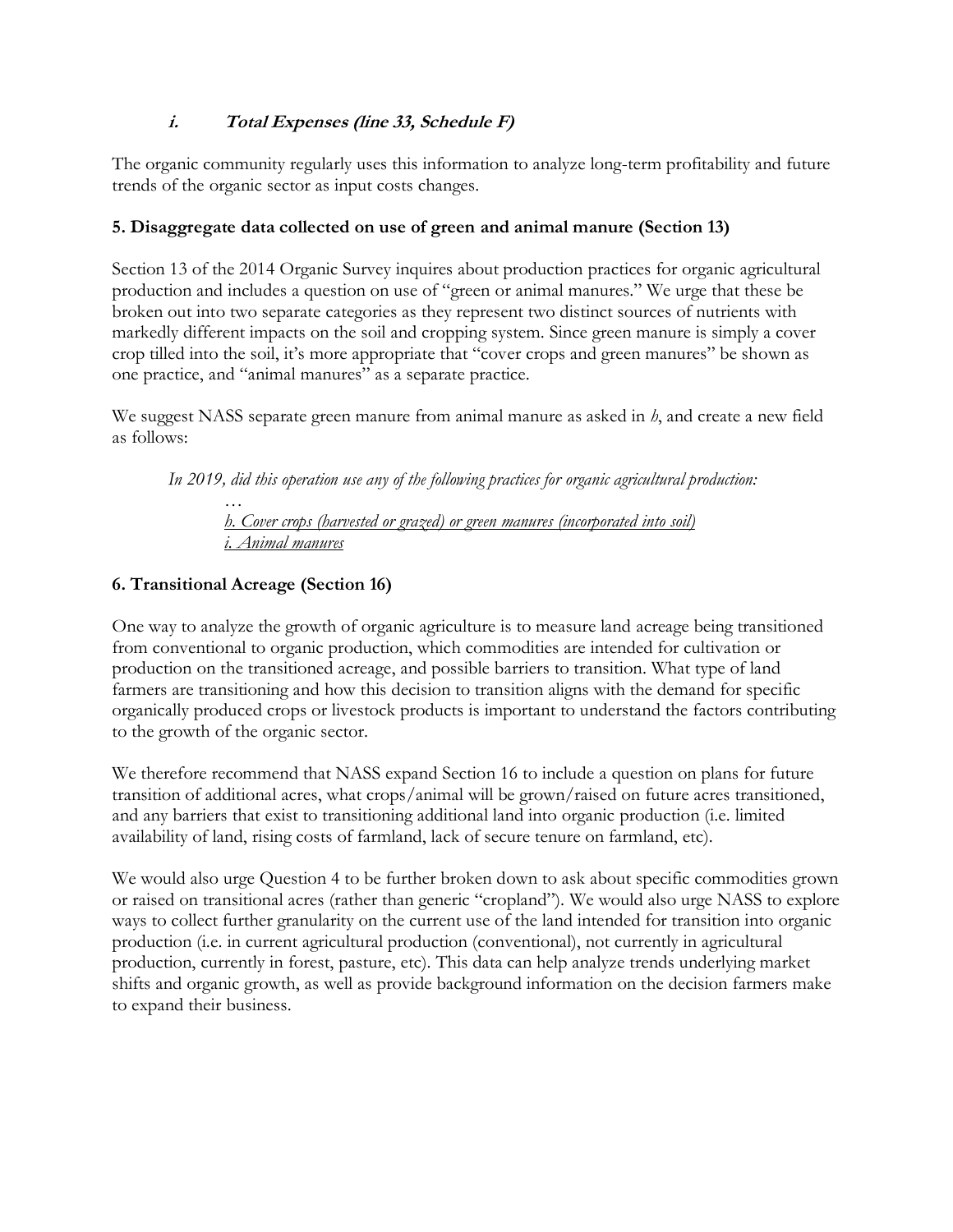### **Recommendations On Additional Questions**

### **1. Organic Certification**

Operation information requested by the Organic Survey does not currently record the year the operation was first certified organic. We suggest including this as part of Section 1, Operation Information. Understanding how long farmers have been certified and how long farmland has been farmed organically would provide important historical data on how long land is staying in organic production and provide a picture of the growth of the organic.

## **2. Usage and Availability of Certified Organic Seeds**

An issue that continues to plague organic farmers is the availability of certified organic seed. The NOP allows organic farmers to source non-organic seed if organic varieties are unavailable in the farmer's region. How often farmers need to rely on non-organic seed and for which crops is useful information for researchers, extension, and policymakers in evaluating whether farmers have sufficient access to organic inputs, and where future research priorities for organic plant breeding should focus (i.e. specific crops, regions).

Therefore, we strongly urge NASS to collect this information by adding an additional question on certified organic seed production:

| Organic Crop | Certified Organic Seed (Percent<br>acreage planted) | Non-certified Organic Seed<br>(Percent acreage planted) |
|--------------|-----------------------------------------------------|---------------------------------------------------------|
| CROP1        |                                                     |                                                         |
| CROP2        |                                                     |                                                         |
| CROP3        |                                                     |                                                         |

*Report the portion of certified organic and non-certified organic seed planted for organic crops you produced in 2019.*

The above can be presented as a standalone section or included in Section 13, Organic Production Practices. Additionally, it would be valuable to know whether or not farmers are increasing or decreasing the percentage of certified organic seed used to grow organic crops, and could be included as a subsequent question.

## **2. Other issues to consider for the 2019 Organic Survey**

**Food Safety** – The Food Safety Modernization Act (FSMA) impacts many farming operations, including those growing organically. Expansive new food safety regulations promulgated by the Food and Drug Administration (FDA) will be taking effect in 2019, and food safety inspections will soon become a routine part of farming. However, some operations will be exempt from FSMA inspections. To help establish baseline information for future consideration of how the new FSMA